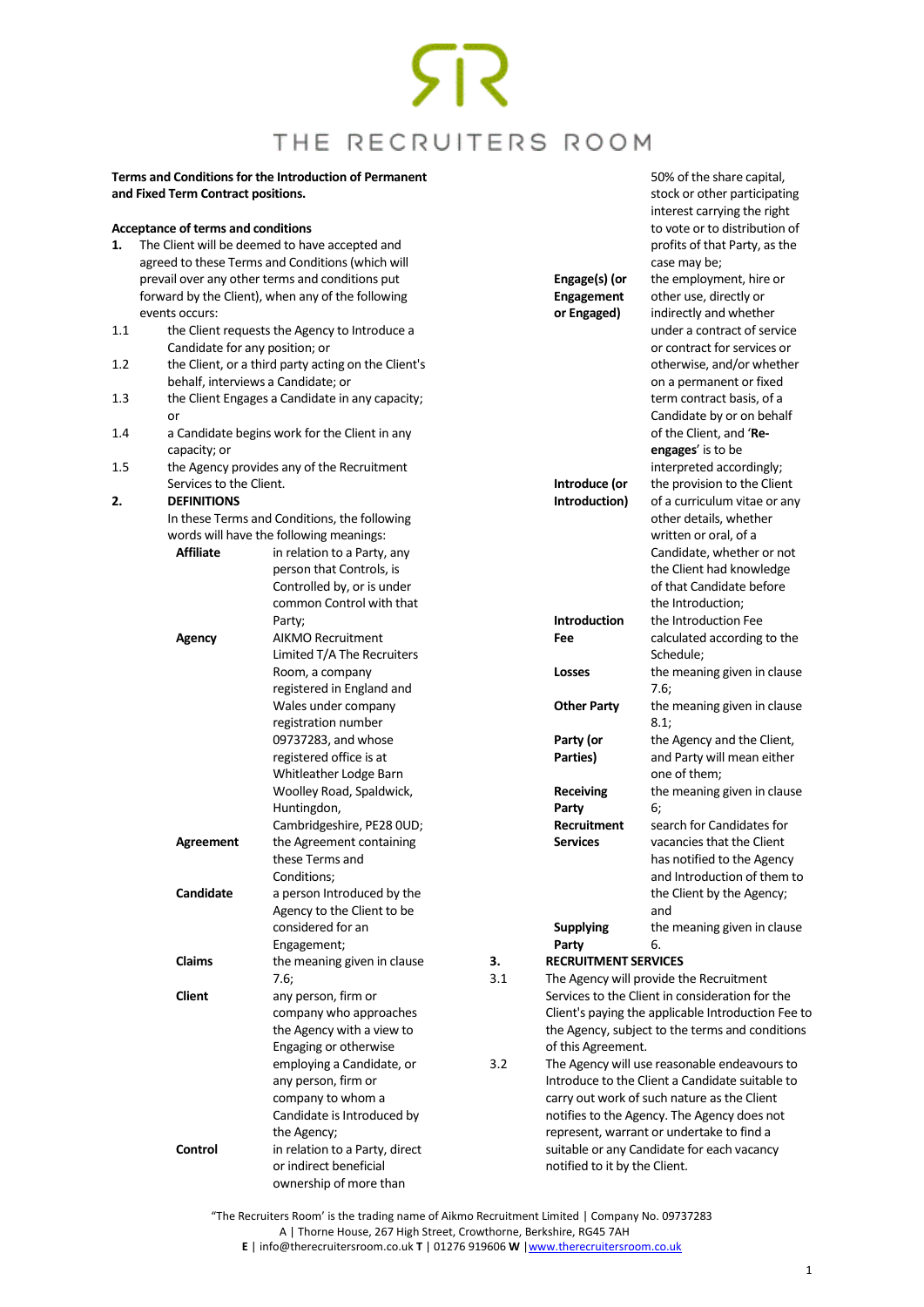- 3.3 The Agency will ensure that any Candidate has given his consent for his or her details to be submitted for any vacancy for which they are submitted.
- 3.4 If more than one Agency submits details of the same Candidate to the Client, the Agency which first submitted the details will be deemed to have Introduced the Candidate to the Client. No subsequent submission of the same Candidate's details will be deemed as a valid Introduction, and, if the Client Engages that Candidate in any capacity, no fees or charges of any kind will be payable to any agency other than the first to submit the Candidate's details.
- <span id="page-1-0"></span>3.5 By requesting the Agency to Introduce Candidates for a vacancy, the Client authorises the Agency to advertise such a vacancy, but the Agency is not authorised to use the Client's name or any of its logos or trademarks without the Client's prior express written permission. The Client accepts no liability for any advertising, promotional or marketing costs incurred by the Agency.

### <span id="page-1-1"></span>**4. FEES AND PAYMENT**

- 4.1 The Client will pay an Introduction Fee to the Agency in respect of each Candidate Engaged by the Client. The Introduction Fee will be calculated as set out in the Schedule.
- 4.2 The Introduction Fee will become payable within 30 days of the commencement of an Engagement.
- 4.3 The Introduction Fee charged for the Introduction of any Candidate for an Engagement is applicable for one Engagement only. For each additional Candidate Introduced by the Agency and Engaged by the Client, a further Introduction Fee will be payable.
- 4.4 The Introduction Fees are for the Introduction of Candidates only and do not include any salary due to any Candidate. Unless the Candidate is self-employed, it is the Client's responsibility to account for any tax and national insurance contributions attributable to the Candidate.
- 4.5 If, following a Candidate's unsuccessful application to the Client via the Agency either:
	- 4.5.1 the Client, without notifying the Agency, Engages that Candidate in any capacity within 6 months of the Agency's having Introduced a Candidate to the Client, or
	- 4.5.2 the Client or the Client's employee, agent or subcontractor refers or Introduces that Candidate to a third party, including an Affiliate of the Client, and that third party Engages the Candidate in any capacity within 6 months of the Agency's having Introduced a Candidate to the Client,

then the Client will be liable for an Introduction Fee as set out in the Schedule.

4.6 If a Candidate leaves the Client's employment for any reason apart from redundancy, provided that the Client informs the Agency in writing of the termination of employment, the Agency will pay the following rebate to the Client:

| Week in which the<br>candidate leaves | % of introduction fee<br>refund |  |  |
|---------------------------------------|---------------------------------|--|--|
| Up to 2 weeks                         | 100% or free replacement        |  |  |
| 3-4 weeks                             | 80&                             |  |  |
| 5-6 weeks                             | 60%                             |  |  |
| 7-8 weeks                             | 40%                             |  |  |
| 9-10 weeks                            | 20%                             |  |  |
| 11-12 weeks                           | 10%                             |  |  |

provided that the Client has paid the Introduction Fee within 30 days of the Agency's invoice in accordance with clause 4.2;

- 4.7 provided that if the Client Re-engages the Candidate within 6 months of the Introduction, the Client will repay any rebated payment to the Agency.
- 4.8 All amounts stated are exclusive of VAT, which will if applicable be charged in addition at the rate in force at the time the Client is required to make payment.
- 4.9 If the Client does not make a payment by the date stated in an invoice or as otherwise provided for in these Terms and Conditions, then the Agency will be entitled:
	- 4.9.1 to charge interest on the outstanding amount at the rate of 4% a year above the base lending rate of Barclays Bank plc, accruing daily;
	- 4.9.2 to require the Client to pay, in advance, for any Recruitment Services (or any part of the Recruitment Services) which have not yet been performed; and
	- 4.9.3 not to perform any further Recruitment Services (or any part of the Recruitment Services).
- 4.10 When making a payment the Client will quote relevant reference numbers and the invoice number.

### **5. CLIENT'S OBLIGATIONS AND ACKNOWLEDGMENTS**

- 5.1 The Client acknowledges and agrees that: 5.1.1 by requesting the Agency to carry out an act on its behalf, the Client authorises the Agency to act on the Client's behalf for that purpose; and
	- 5.1.2 by requesting the Agency to Introduce Candidates for a position, the Client authorises the Agency to advertise

"The Recruiters Room' is the trading name of Aikmo Recruitment Limited | Company No. 09737283 A | Thorne House, 267 High Street, Crowthorne, Berkshire, RG45 7AH **E** | info@therecruitersroom.co.uk **T** | 01276 919606 **W** [|www.therecruitersroom.co.uk](http://www.therecruitersroom.co.uk/)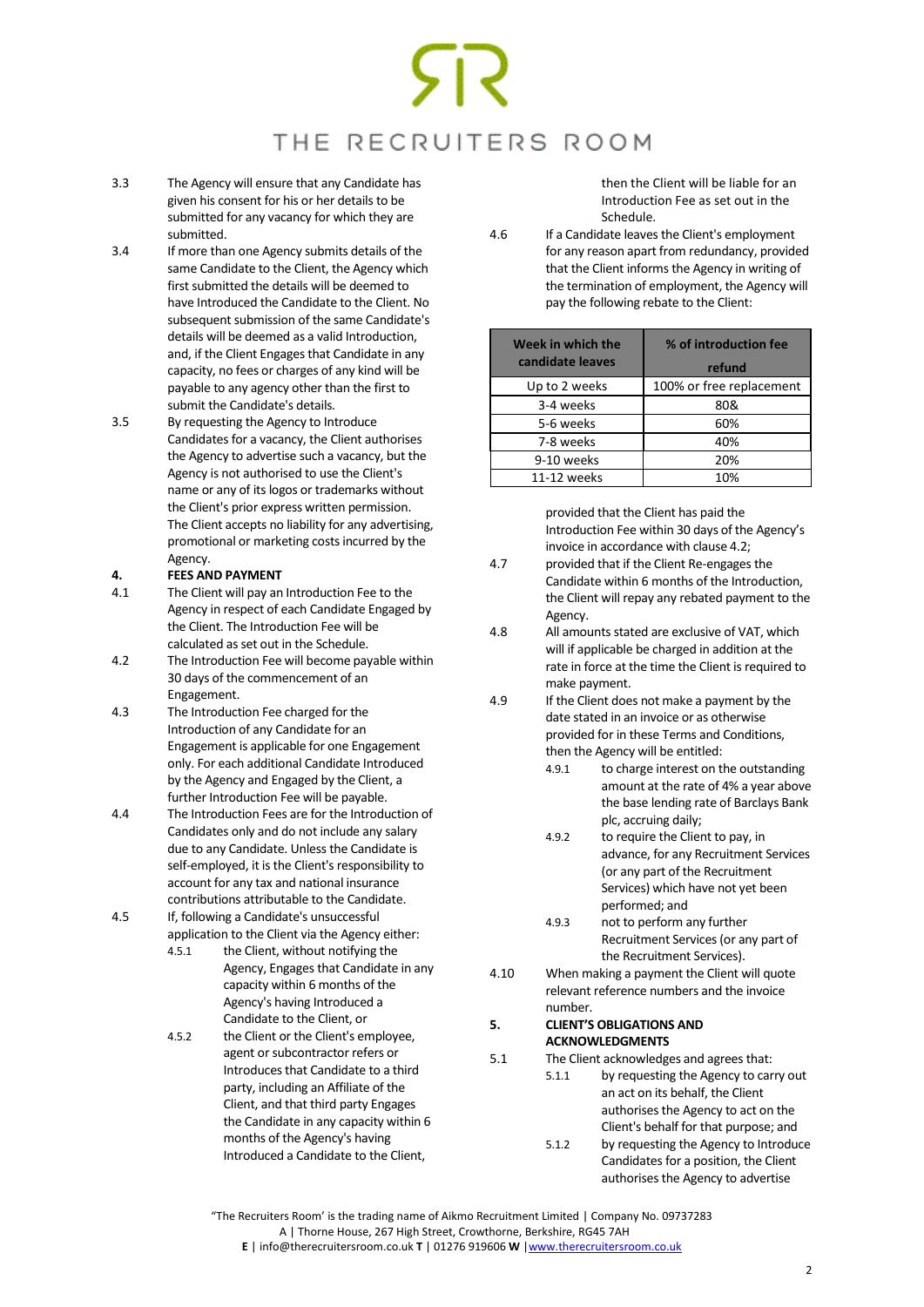that position, subject to the provisions of claus[e 3.5.](#page-1-0)

5.2 When requesting the Agency to Introduce Candidates for a vacancy, the Client will provide to the Agency the following information:

- 5.2.1 the Client's full corporate name, address and registered number, or (if it is not incorporated) its full business and trading name and address, and the nature of its business;
- 5.2.2 the nature of the vacancy, including the type of work involved, its location, the hours of work, the commencement date and the likely duration;
- 5.2.3 any risks to health and safety known to the Client and the steps taken by the Client to prevent or control such risks;
- 5.2.4 the experience, training, qualifications and any authorisations which are required by the Client, including any qualifications or authorisations required by law or any applicable professional body;
- 5.2.5 any expenses payable by or to the Candidate;
- 5.2.6 the minimum rate of remuneration, the intervals of payment and any other benefits;
- 5.2.7 the length of notice to which the Candidate would be entitled to receive or be required to give for termination of employment;
- 5.2.8 whether the Client intends to engage the Candidate otherwise than as an employee on a contract of service;
- 5.2.9 whether the vacancy entails caring for or attending one or more vulnerable persons, including persons under the age of 18 and/or any person who by reason of age, infirmity, illness, disability or any other circumstance is in need of care or attention
- 5.3 The Client will satisfy itself as to the suitability of any Candidate for the vacancy for which the Candidate has been Introduced. Without prejudice to the generality of the foregoing, the Client acknowledges and agrees that it is the Client's responsibility to:
	- 5.3.1 take up and verify references relating to the Candidate's qualifications, skills, character and experience;
	- 5.3.2 check the validity of the Candidate's qualifications;
	- 5.3.3 ensure, where appropriate, that the Candidate is capable of operating any equipment or machinery to the necessary level;
- 5.3.4 obtain any certificate of sponsorship or permit needed to enable the Candidate to work in the United Kingdom; and
- 5.3.5 ensure that the Candidate satisfies any medical requirements or other qualifications that may be appropriate or required by law.
- 5.4 The Client will notify the Agency immediately on the occurrence of the first of the following events:
	- 5.4.1 a Candidate accepts an offer of employment from the Client; or 5.4.2 the commencement of an
	- Engagement by a Candidate.
- 5.5 By agreeing to Engage or make use of a Candidate in any way, the Client will be liable for the Introduction Fee.
- 5.6 If the Client effectively Introduces any Candidate to any third party, whether directly or indirectly, including any Affiliate of the Client, and that Introduction results in an Engagement of the Candidate by that third party, the Client will:
	- 5.6.1 immediately notify the Engagement to the Agency; and
	- 5.6.2 pay to the Agency an Introduction Fee in accordance with claus[e 4,](#page-1-1) unless the Engagement occurs more than 6 months after (1) the Introduction of the Candidate to the Client by the Agency, or (2) the date of the Candidate's last interview with the Client, whichever is the later.
- 5.7 The Client undertakes not to employ or seek to employ any member of the Agency's staff. If any member of the Agency's staff nevertheless accepts an Engagement within 6 months of leaving the Agency's employment, the Client will pay an Introduction Fee to the Agency as if that member of staff had been introduced to the Client by the Agency.
- 5.8 The Client:
	- 5.8.1 confirms that it is not aware of anything which will cause a detriment to the interests of the Candidate or the Client if it Engages that Candidate to fill a vacancy; and
	- 5.8.2 will inform the Agency immediately if it becomes aware of any circumstances which would render such Engagement detrimental to the interests of the Candidate or the Client.
- 5.9 If the Client is to lend money to the Candidate in order to meet travel or other expenses, the Client will notify the Agency and:
	- 5.9.1 will provide the terms of such loan to the Agency; and

"The Recruiters Room' is the trading name of Aikmo Recruitment Limited | Company No. 09737283 A | Thorne House, 267 High Street, Crowthorne, Berkshire, RG45 7AH **E** | info@therecruitersroom.co.uk **T** | 01276 919606 **W** [|www.therecruitersroom.co.uk](http://www.therecruitersroom.co.uk/)

 $\overline{a}$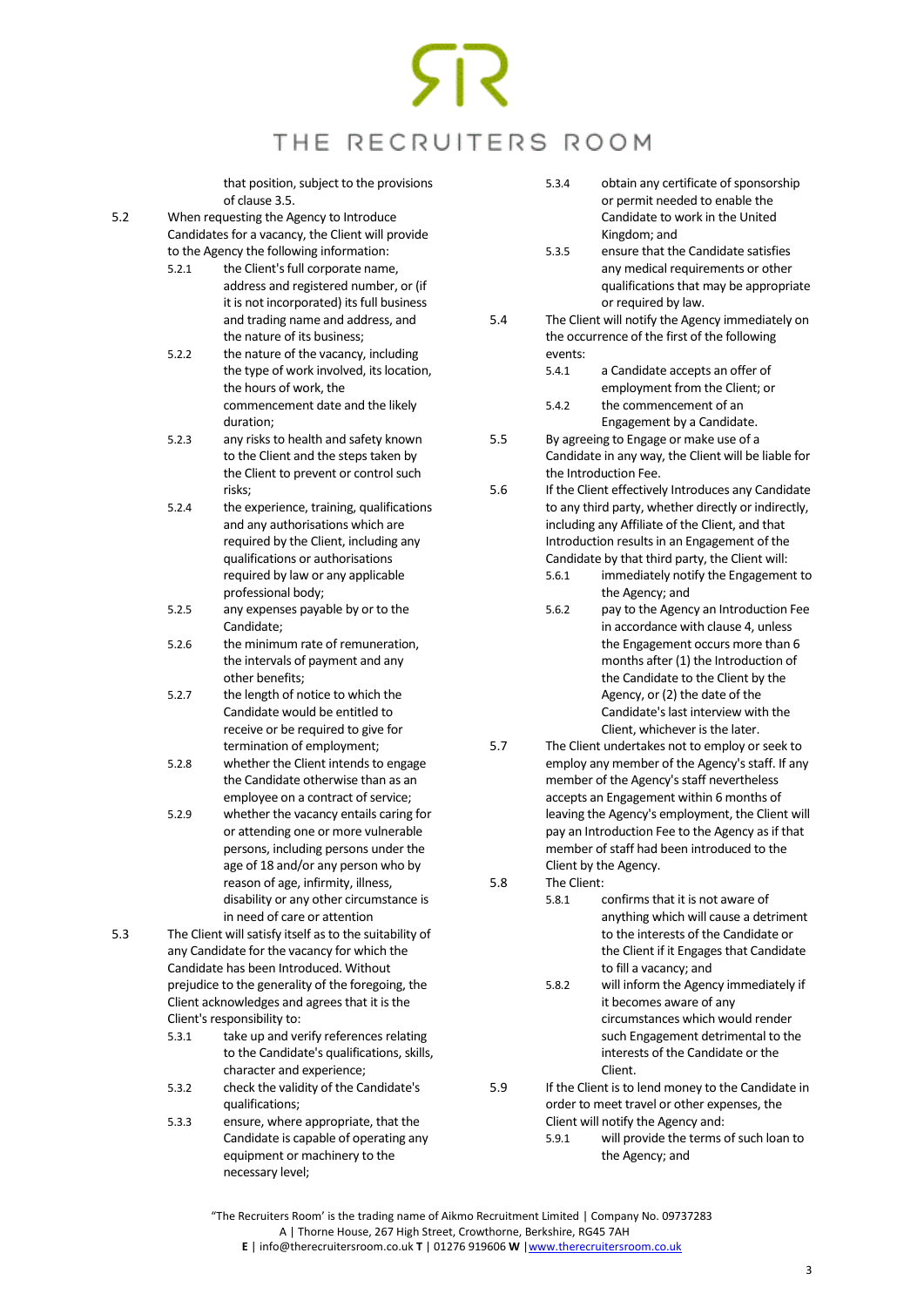5.9.2 warrants that the repayment terms of such loan will not require the Candidate to repay a greater sum than the sum lent.

### <span id="page-3-1"></span>**6. CONFIDENTIALITY**

- 6.1 All Introductions are confidential. All work undertaken by the Agency for the Client in respect of the Introduction of a Candidate to the Client will be for the private and confidential use of the Client only and should not be reproduced in whole or in part or relied upon by third parties for any use whatsoever, without the express written authority of the Agency.
- <span id="page-3-2"></span>6.2 Each Party (**Receiving Party**) will keep the confidential information of the other Party (**Supplying Party**) confidential and secret, whether disclosed to or received by the Receiving Party. The Receiving Party will only use the confidential information of the Supplying Party for the purpose and for performing the Receiving Party's obligations under this Agreement. The Receiving Party will inform its officers, employees and agents of the Receiving Party's obligations under the provisions of this claus[e 6.2,](#page-3-2) and ensure that the Receiving Party's officers, employees and agents meet those obligations.
- 6.3 The obligations of Clause will not apply to any information which:
	- 6.3.1 was known to or in the possession of the Receiving Party before it was provided to the Receiving Party by the Supplying Party;
	- 6.3.2 is, or becomes, publicly available through no fault of the Receiving Party;
	- 6.3.3 is provided to the Receiving Party without restriction on disclosure by a third party who did not breach any confidentiality obligations by making such a disclosure;
	- 6.3.4 was developed by the Receiving Party, or on its behalf by a third party who had no direct access to, or use or knowledge of the confidential information supplied by the Supplying Party; or
	- 6.3.5 is required to be disclosed by order of a court of competent jurisdiction.
- 6.4 The obligations in this claus[e 6](#page-3-1) will survive termination of this Agreement.
- **7. WARRANTIES, LIABILITY AND INDEMNITIES**
- 7.1 The Client accepts and agrees that the Agency gives no warranty as to the suitability of any Candidate for any vacancy.
- 7.2 The Agency confirms that, in Introducing any Candidate to the Client, it is not aware of anything which will cause any detriment to the interests of that Candidate or the Client if the

Client Engages the Candidate to fill a vacancy except as notified to the Client.

- 7.3 Neither the Agency nor any of its staff will be liable to the Client for any loss, injury, damage, expense or delay incurred or suffered by the Client arising directly or indirectly from or in any way connected with the Introduction to or the Engagement by the Client of a Candidate, unless such loss, damage, costs or expenses are the direct result of the negligent acts or omissions of the Agency. In particular, but without limiting the generality of the foregoing, the Agency will not be liable for any loss, injury, damage, expense or delay arising from or in any way connected with:
	- 7.3.1 any failure of the Candidate to meet the Client's requirements for all or any of the purposes for which the Candidate is required by the Client;
	- 7.3.2 any act or omission of a Candidate, whether wilful, negligent, fraudulent, dishonest, reckless or otherwise; or
	- 7.3.3 any loss, injury, damage, expense or delay suffered by a Candidate.
- <span id="page-3-3"></span>7.4 Except in the case of death or personal injury caused by the Agency's negligence, the liability of the Agency under or in connection with this Agreement whether arising in contract, tort, negligence, breach of statutory duty or otherwise howsoever will not exceed the Introduction Fee(s) paid or due to be paid by the Client to the Agency under this Agreement. The provisions of this claus[e 7.4](#page-3-3) will not apply to claus[e 7.6.](#page-3-0)
- <span id="page-3-4"></span>7.5 Neither Party will be liable to the other Party in contract, tort, negligence, breach of statutory duty or otherwise for any loss, damage, costs or expenses of any nature whatsoever incurred or suffered by that other Party of an indirect or consequential nature including without limitation any economic loss or other loss of turnover, profits, business or goodwill. The provisions of this claus[e 7.5](#page-3-4) will not apply to claus[e 7.6.](#page-3-0)
- <span id="page-3-0"></span>7.6 The Client will indemnify and hold harmless the Agency from and against all claims and losses arising from loss, damage, liability, injury to the Agency, its employees and third parties, by reason of or arising out of:
	- 7.6.1 any loss, injury, expense or delay suffered or incurred by a Candidate, however caused, and/or
	- 7.6.2 any loss, injury, damage, expense or delay suffered or incurred by anyone arising directly or indirectly from or in any way connected with the acts and omissions of a Candidate, whether wilful, negligent, fraudulent, dishonest, reckless or otherwise,

<sup>&</sup>quot;The Recruiters Room' is the trading name of Aikmo Recruitment Limited | Company No. 09737283 A | Thorne House, 267 High Street, Crowthorne, Berkshire, RG45 7AH **E** | info@therecruitersroom.co.uk **T** | 01276 919606 **W** [|www.therecruitersroom.co.uk](http://www.therecruitersroom.co.uk/)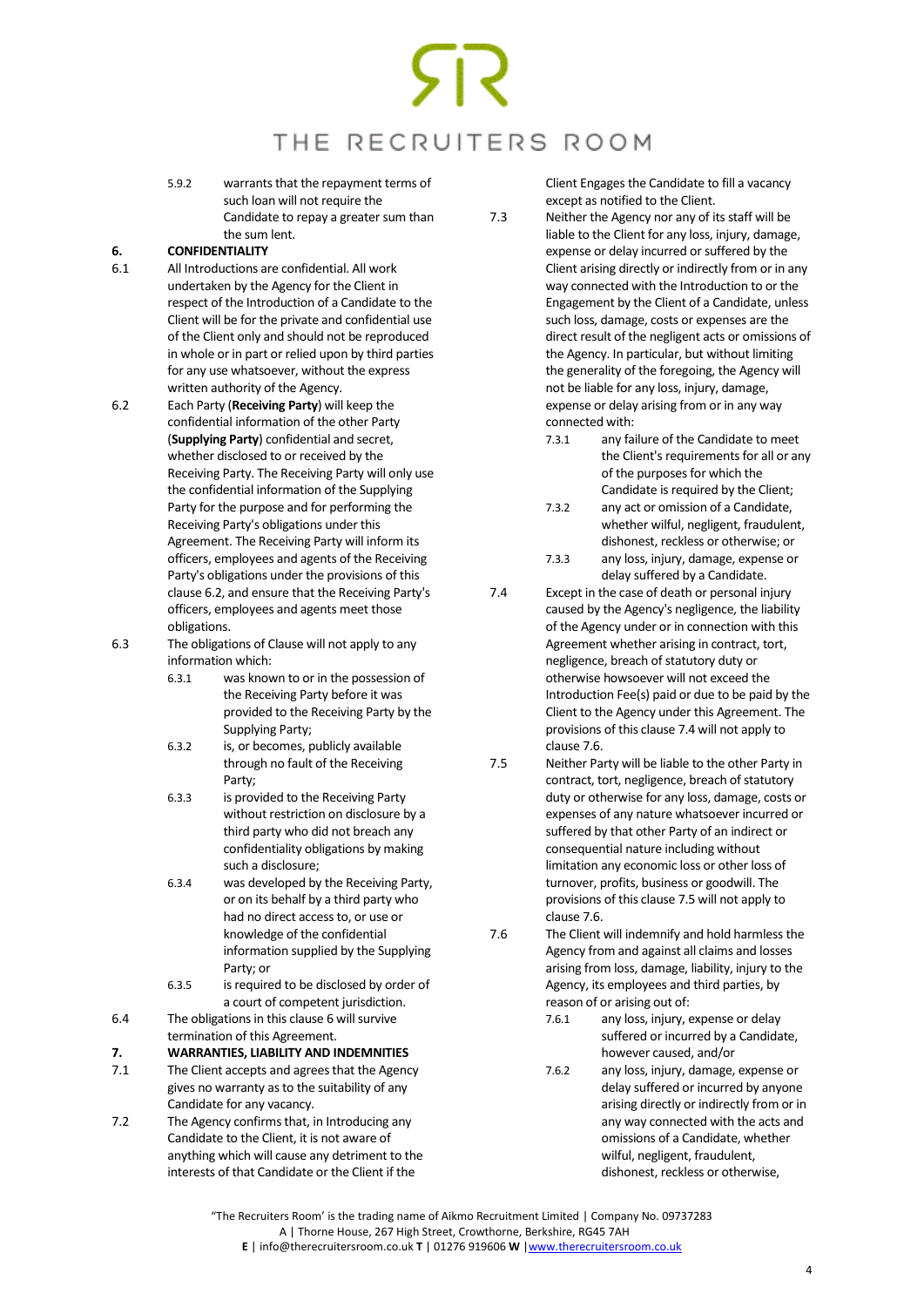that arises directly or indirectly out of or in any way connected with arising out of or in any way connected with the Introduction, Engagement or use of a Candidate, the withdrawal by the Client of a vacancy, any information supplied by the Client to the Agency or the Client's breach of these Terms and Conditions. Claims will mean all demands, claims, proceedings, penalties, fines and liability (whether criminal or civil, in contract, tort or otherwise), and Losses will mean all losses including, without limitation, financial losses, damages, legal costs and other expenses of any nature whatsoever.

7.7 Each of the Parties acknowledges that, in entering into this Agreement, it does not do so in reliance on any representation, warranty or other provision except as expressly provided in this Agreement, and any conditions, warranties or other terms implied by statute or common law are excluded from this Agreement to the fullest extent permitted by law. Nothing in this Agreement excludes liability for fraud.

### **8. TERMINATION**

- <span id="page-4-0"></span>8.1 Without prejudice to the other remedies or rights a Party may have, either Party may terminate this Agreement, at any time, on written notice to the other Party (**Other Party**):
	- 8.1.1 if the Other Party is in breach of its obligations under this Agreement and, if the breach is capable of remedy within 30 days, the breach is not remedied within 30 days of the Other Party receiving notice which specifies the breach and requiring the breach to be remedied; or
	- 8.1.2 if the Other Party becomes insolvent or if an order is made or a resolution is passed for the winding up of the Other Party (other than voluntarily for the purpose of solvent amalgamation or re-construction), or if an administrator, administrative receiver or receiver is appointed in respect of the whole or any part of the Other Party's assets or business, or if the Other Party makes any composition with its creditors or takes or suffers any similar or analogous action in consequence of debt. The notice will take effect as specified in the notice.
- 8.2 On termination of this Agreement, the Client will pay for all Recruitment Services provided up to the date of termination, and for all expenditure

falling due for payment after the date of termination from commitments reasonably and necessarily incurred by the Agency for the performance of the Recruitment Services prior to the date of termination.

### **9. GENERAL**<br>9.1 **Neither Pa**

- Neither Party will have any liability under or be deemed to be in breach of this Agreement for any delays or failures in performance of this Agreement which result from circumstances beyond the reasonable control of that Party. The Party affected by such circumstances will promptly notify the other Party in writing when such circumstances cause a delay or failure in performance and when they cease to do so. If such circumstances continue for a continuous period of more than six months, either Party may terminate this Agreement by written notice to the other Party.
- 9.2 No amendment or variation of this Agreement will be valid unless confirmed as agreed, in writing, by an authorised signatory of each Party.
- 9.3 Subject to the following sentence, neither Party may assign, delegate, sub-contract, mortgage, charge or otherwise transfer any or all of its rights and obligations under this Agreement without the prior written agreement of the other Party. A Party may, however, assign and transfer all its rights and obligations under this Agreement to any person to which it transfers all of its business, provided that the assignee undertakes in writing to the other Party to be bound by the obligations of the assignor under this Agreement.
- 9.4 This Agreement contains the whole agreement between the Parties, in respect of the introduction of permanent and fixed term contract Candidates for vacancies, and supersedes and replaces any prior written or oral agreements, representations or understandings between them relating to such subject matter. The Parties confirm that they have not entered into this Agreement on the basis of any representation that is not expressly incorporated into this Agreement. Nothing in this Agreement excludes liability for fraud.
- 9.5 No failure or delay by the Agency in exercising any right, power or privilege under this Agreement will impair the same or operate as a waiver of the same nor will any single or partial exercise of any right, power or privilege preclude any further exercise of the same or the exercise of any other right, power or privilege. The rights and remedies provided in this Agreement are cumulative and not exclusive of any rights and remedies provided by law.
- 9.6 This Agreement will not constitute or imply any partnership, joint venture, agency, fiduciary

<sup>&</sup>quot;The Recruiters Room' is the trading name of Aikmo Recruitment Limited | Company No. 09737283 A | Thorne House, 267 High Street, Crowthorne, Berkshire, RG45 7AH **E** | info@therecruitersroom.co.uk **T** | 01276 919606 **W** [|www.therecruitersroom.co.uk](http://www.therecruitersroom.co.uk/)